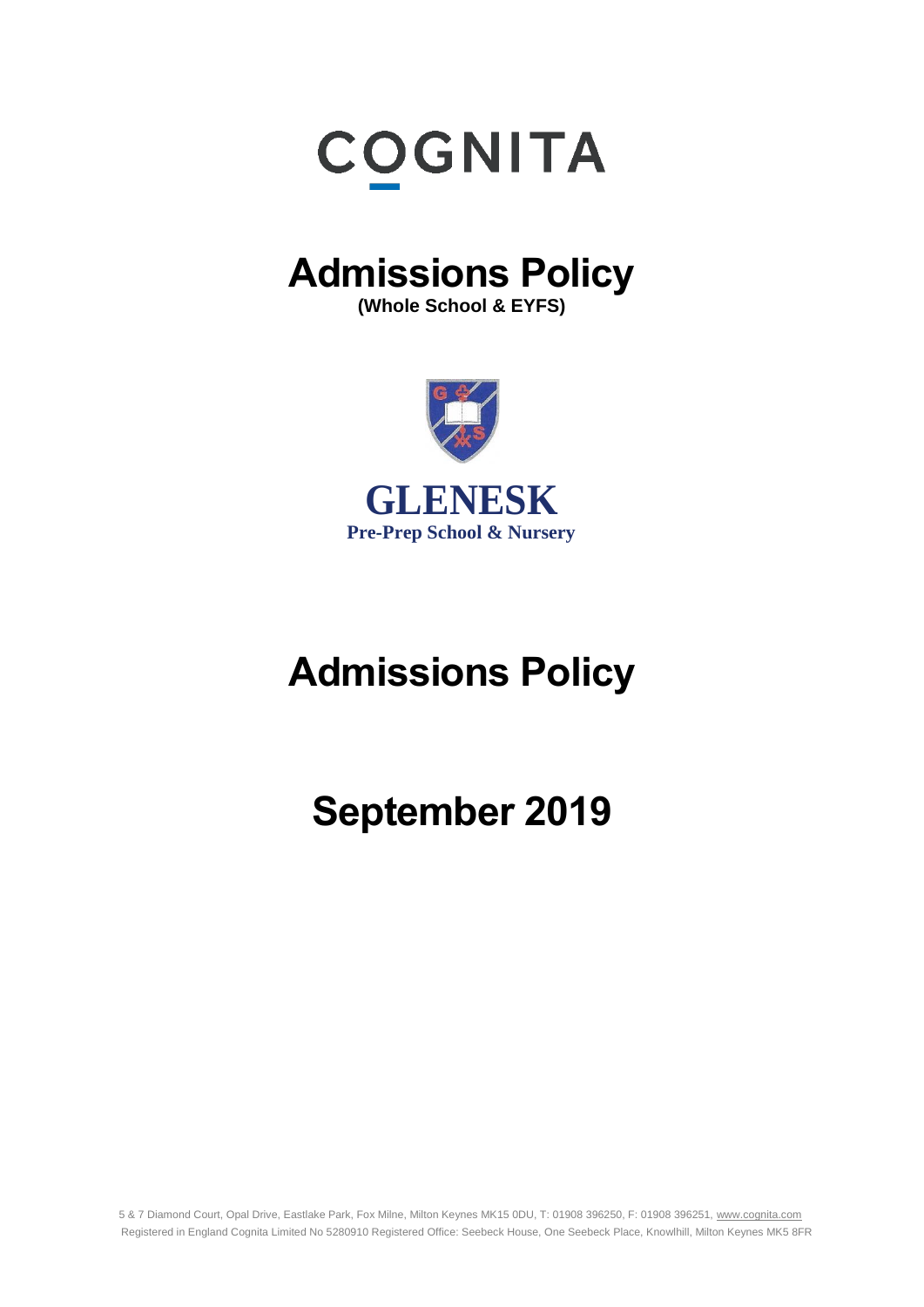# **1 Policy Statement**

1.1 We welcome applications for admission from pupils of all backgrounds. This policy applies to all pupils, including those in our Early Years Foundation Stage. We admit pupils with an additional educational need and/or disability provided both parents and school conclude that we can provide appropriately for the child's specific needs.

### **2 Enquiries**

2.1 All enquiries and applications should be made to the Registrar. The Registrar will ensure that you have all the information you need.

# **3 Visits**

3.1 Prospective parents are encouraged to visit to see the school in action and to meet the Head. Twice termly there is an open day which is an opportunity to tour the school on an informal basis. Alternatively you might like to make an appointment for a personal tour. Please contact the Registrar to arrange this.

# **4 Registration**

- 4.1 Following a visit, parents wishing to register their child should complete a Registration Form and return it with a payment for the registration fee. The registration fee covers the cost of administering the registration procedure, including the waiting lists and is non-refundable. Registration is an indication of interest and is not a guarantee of a place.
- 4.2 The school will respond by confirming that the child's name has been placed on the admission list for the relevant term and year. If the year group is fully subscribed, they will be placed on a waiting list. A place is confirmed once a formal offer has been made by the school and a deposit has been received in return.

### **5 Admission to Nursery**

5.1 Children are welcomed into the Nursery from 2 years old. No formal assessment of children is undertaken although parents will be asked about their child's general development and any identified special educational needs prior to a place being offered. Places are not automatic, in some rare cases a place will not be offered if we judge that a child's development is below expectation or that they will not flourish in the environment we offer

#### **6 Taster Days**

6.1 We offer Taster Days as an opportunity for children to settle into their proposed classes

#### **7 Transition from Nursery to Reception**

7.1 Transition from Nursery (age 3-4) to Reception (age 4-5) is automatic. Children are assessed based on an ongoing observation of their learning and development.

#### **8 Transition through Year Groups**

8.1 It is anticipated that all pupils will transition through the school and reap the rewards of the education on offer. Should this prove not to be the case, parents will be informed of any concerns at the earliest opportunity and at the latest before the end of the Spring Term if there appears to be any reason why the pupil may be refused a place in the subsequent year groups. In rare cases it may be that a pupil's progress or behaviour means that transfer to the next stage of the school is not deemed appropriate.

#### **9 Admission to Other Year Groups**

Children joining the school Children joining the school in other year groups are assessed informally during a taster day at school. Parents will be asked about their child's general development and any identified special educational needs prior to a place being offered. Places are not automatic, in some rare cases a place will not be offered if we judge that a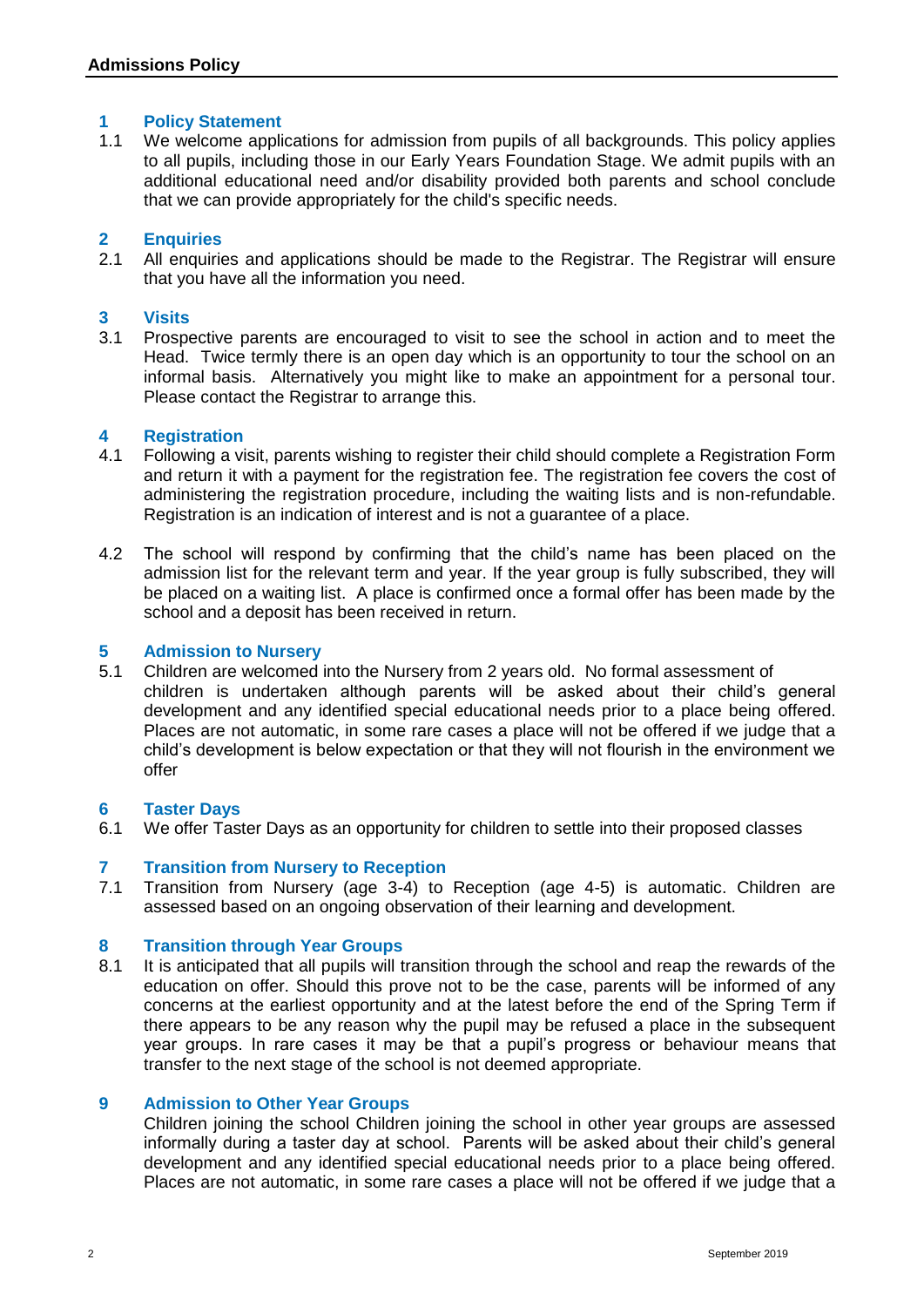child's development is below expectation or that they will not flourish in the environment we offer

# **10 Allocation of Places**

- 10.1 In the event that the number of children registered for any year group exceeds the places available, the following procedure will be applied:
	- Results obtained in standardised tests where appropriate
	- Siblings in the school
	- Length of time the child has been registered
	- References from previous schools
	- For a child entering the Nursery, a child requiring a full time place will be given priority over a children requesting a part time place, provided sufficient sessions are available

#### **11 Offer**

The parents of each applicant will be informed within two weeks of their application whether a place is available. The school will not be obliged to state its reasons for declining a request for admission.

#### **12 Waiting List**

12.1 If no place is available, parents may place their child's name on the waiting list for the school. The school cannot guarantee when a place may become available.

#### **13 Appeal**

13.1 There is no appeal process for admission to the school. The decision of the Headteacher is final.

#### **14 False Information**

14.1 Where the school has made an offer of a place on the basis of a fraudulent or intentionally misleading application, which has effectively denied a place to a child with a stronger claim, the offer of a place will be withdrawn.

#### **15 Overseas Pupils/Pupils with English as an Additional Language**

- 15.1 We welcome pupils from a wide variety of cultural backgrounds, including overseas pupils and those with English as an additional language (EAL). Children entering the School must have an appropriate working knowledge of English and parents must be committed to supporting further English study at their cost, if necessary.
- 15.2 Overseas pupils are required to have a guardian who is resident in the UK and who can act on behalf of the parents, if required.

#### **16 Equality**

16.1 The school pays due regard to the Equality Act 2010 and reasonable adjustments are made for pupils with special educational needs and/or disabilities.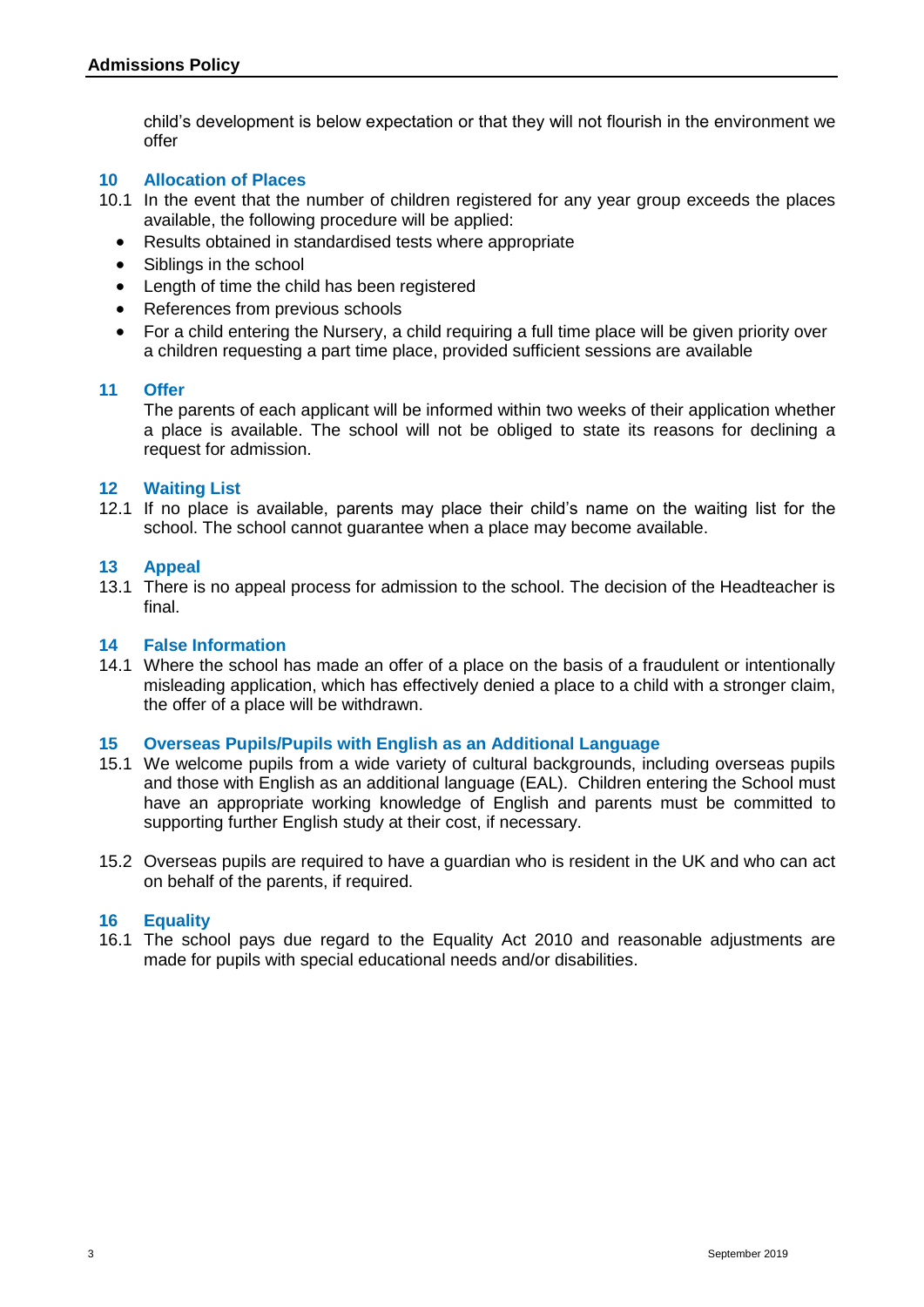16.2 Subject to our entry requirements being met, we welcome pupils with special educational needs or physical disabilities. We advise parents of children with special educational needs and/or physical disabilities to discuss their child's requirements with the school before registering for a place. This will enable the school to determine whether the school can make reasonable adjustments to ensure that the child can flourish as a learner. Where necessary, parents will be asked to provide a copy of an Educational Psychologist's report or a medical report and the school may need to discuss provision with external agencies. The cost of such reports is the responsibility of the parent. Where specific provision is required, parents may be asked to pay an additional charge to meet these needs (staffing and/or resources). In some cases, the school may receive funding from the local authority to provide additional support.

# **17 Admissions Register**

17.1 The school maintains an Admissions Register in line with regulatory requirements. See Admission, Attendance and Children Missing from Education Policy for further detail of statutory requirements.